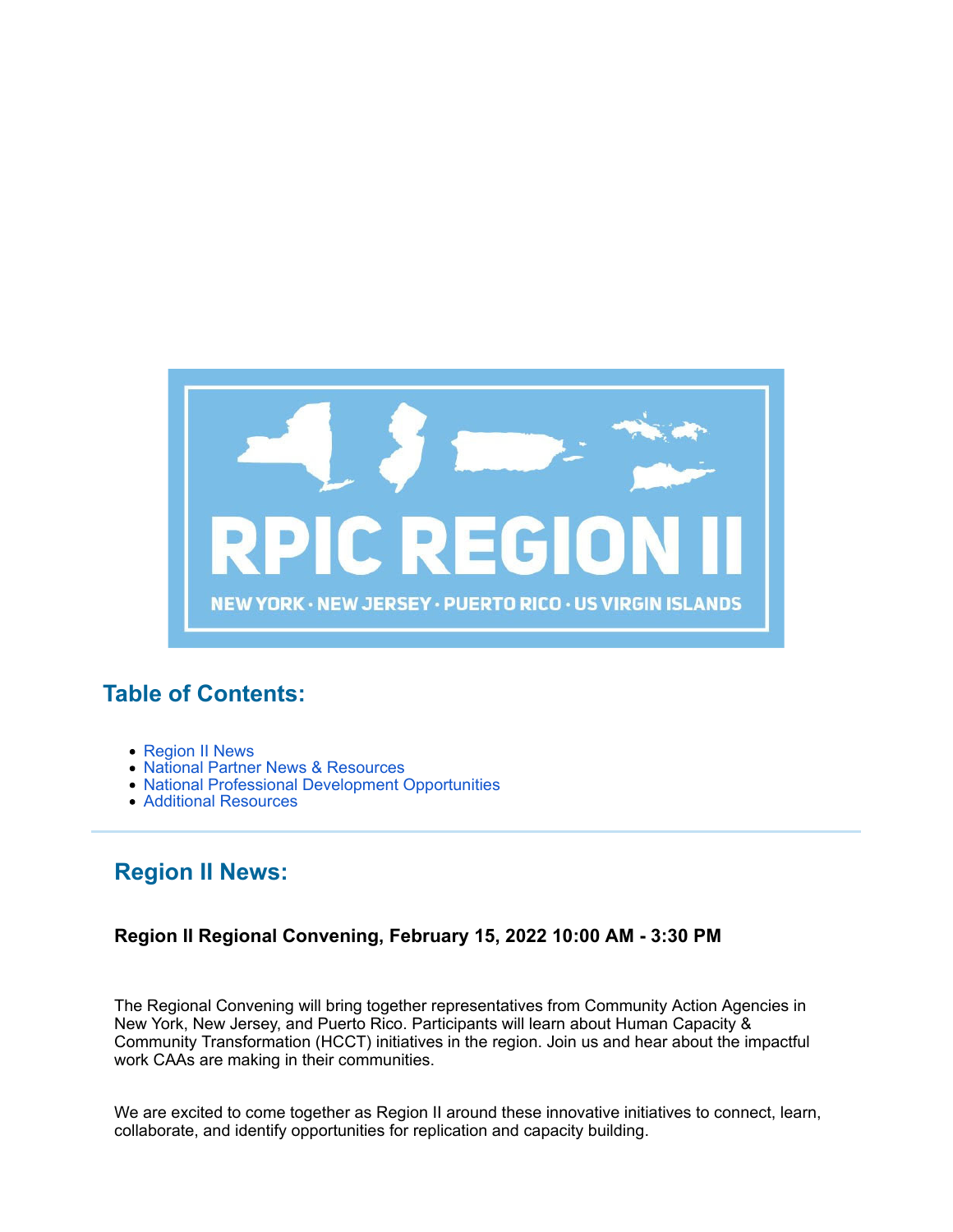

## **Community Action Partnership of New Jersey (CAPNJ) News**

The New Jersey groundhog predictor, Milltown Mel, passed away just before his big weather-predicting day. He was a relatively competent meteorologist with a 70% accuracy rating. There was no succession plan for Milltown Mel, so New Jersey had to rely on New York and Pennsylvania for a weather prediction, and of course, they had conflicting opinions. Milltown Mel serves as a reminder of the importance of succession planning!

February brings other reminders to the NJ CAA network, and agencies have provided a tremendous array of resources to the low-income community. Recently agencies viewed Ken Blanchard Drucker's Institute video on leading at a higher level, with a theme that Leadership is Love. Some highlights from New Jersey CAAs Leading with Love include:

- Bayonne Economic Opportunity Foundation (BEOF) BEOF's Meals on Wheels program is a public-private partnership that promotes health and improves the quality of life for senior citizens. For those Bayonne seniors who cannot travel to the nutrition sites and do not have the assistance of an agency or individual to prepare their meals, this program delivers a nutritious, hot lunch every weekday. Staff members and volunteers also provide companionship, as many program participants live alone. They also conduct a safety check during the visit to ensure the resident's well-being. This program is available to homebound residents of Bayonne, age 60 and older.
- CATA The Farm-workers Support Committee will be on a radio show on February 8 for individuals affected by the pandemic who didn't receive federal aid. Individuals can tune in to the "If You Can" radio show Tuesday, February 8 at 7 PM. Jessica Culley, Coordinator-General of CATA, will talk about this topic and many more! You can watch it on Facebook Live @radiocata or listen on RadioCATA, the community radio of CATA. In #Bridgeton NJ, please tune in to 102.5 FM or visit the website located here.
- Perhaps the best demonstration of leadership is the collaborative efforts happening in the NJ network. Ocean, Inc. utilized funding offered by United Community Corporation (UCC) from a grant through NJDCA for the Outreach for Comprehensive Eviction Prevention (CEP) Program. Staff, volunteers, and community partners were also out on a cold winter day for a vegetable distribution event at Ocean Inc. In total, the group provided 315 boxes of vegetables to residents in need with assistance from Ms. Santiago-Public Relations Representative of the Puerto Rican Civic Association, Ocean Inc, South Jersey Gas, and many other volunteers. There are so many other examples of how the network is helping others and fulfilling the promise of community action. Gateway Community Action Partnership's four-acre Mill Creek Urban Farm includes vegetable crops grown year-round.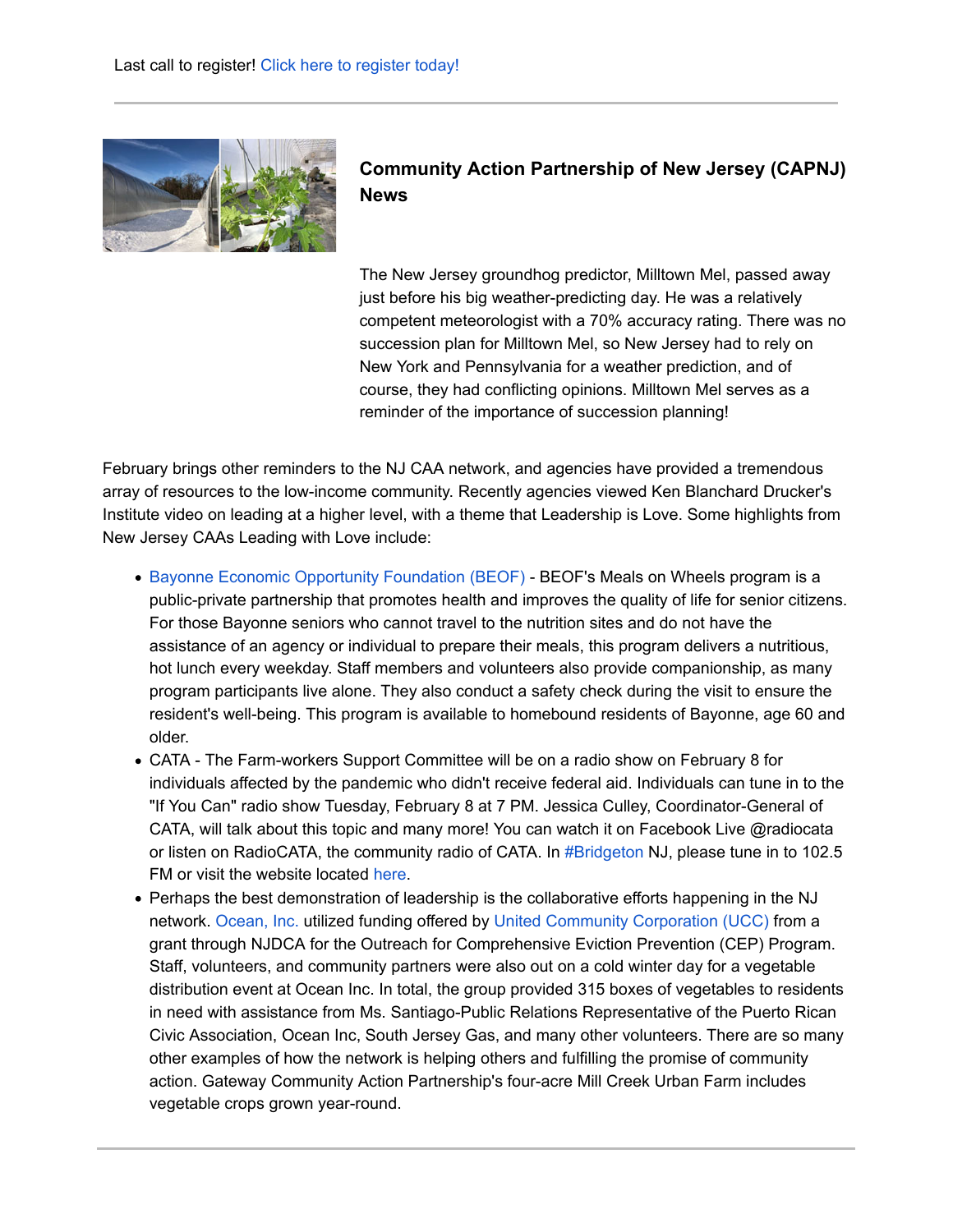

# **New York State Community Action Association (NYSCAA) News**

### **NYSCAA Supports Motivational Interviewing Training Cohorts**

Motivational Interviewing (MI) is an evidence-based client-centered way of talking to people to ellicit their own reasons and motivations to change. When people talk about why they want to change, they are more likely to follow through. MI teaches professional helpers such as Community Action Agency staff how to draw out a customer's motivation to change.

NYSCAA supports MI learning cohorts consisting of 20 participants from CAA's across the New York network. Participants complete a 10-week 3-hour online interactive class, completing about one hour of homework each week. Each cohort of participants receives small group coaching and support. Upon completing the 10-week course, participants join and connect to an ongoing practice community of other MI learners across NY Community Action Agencies.

## **Puerto Rico Community Action Association (PRCAA) News**

#### **Resume Building Workshop**

Community Action Agency staff participated in a workshop focused on resume building. The workshop entitled, "Editing my Resume like a Pro" took place on February 8, 2022, at 10:00 AM.

#### **Basic Commercial Repostery Workshop:**

Participants from Community Action Agencies in the South Central Region of Puerto Rico participated in a workshop exploring different professions. The first workshop offered was "Introduction to Bakery" where participants learned how to develop business plans and put them into action.

Future workshops include:

- Computers
- Arts & Crafts
- Physical Activity
- Cosmetology
- Health & Wellness
- Kitchen & Cooking Skills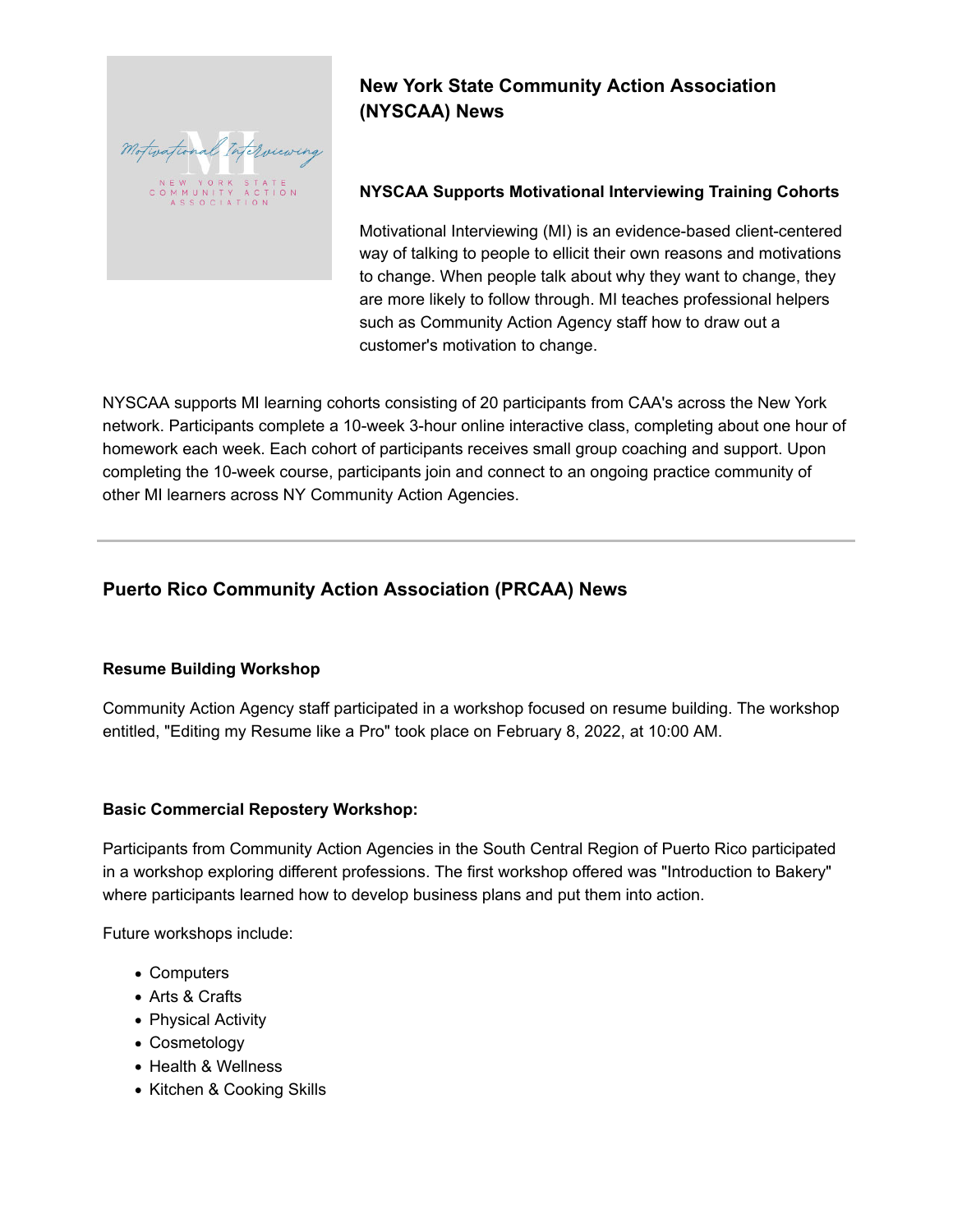



# **National Partner News & Resources:**

### **National Partner Resources on COVID-19**

In light of the COVID-19 pandemic and its impacts on day-to-day life, the national partners have compiled available resources to assist the Community Action network and their customers.

- The Center for Disease Control (CDC)
- CAPLAW
- National Association for State Community Services Programs (NASCSP)
- National Community Action Partnership (NCAP)



#### **CAPLAW: All a-Board Series - 3 New Training Videos**

CAPLAW has released three new training videos exploring the fiduciary duty of care, board terms and term limits, and the roles and responsibilities of a CAA board chair.

- **Duty of Care (Purpose):** This video investigates the fiduciary duty of care that CAA board members owe to the organization they serve. It identifies the source of the obligation for public and private CAAs and provides examples of how board members can fulfill that obligation. It also highlights the importance of written minutes and discusses how board committees can help the board meet its duty of care in an efficient, effective way.
- **Terms and Term Limits (Process):** Like pruning a plant to encourage growth and fruitfulness, a CAA board of directors can implement requirements to facilitate turnover and help keep itself fresh and energized. Establishing terms for board service and a limit on the number of terms a board member may serve are two such requirements. Observe the board's reasons for implementing terms and term limits, relevant sources of law and guidance, and how the transition works practically.
- **Board Chair Role and Responsibilities (People):** This video examines the roles and responsibilities of a CAA board chair. It highlights the vital leadership the board chair provides to the board and emphasizes the importance of the chair/executive director relationship to a vibrant, healthy organization.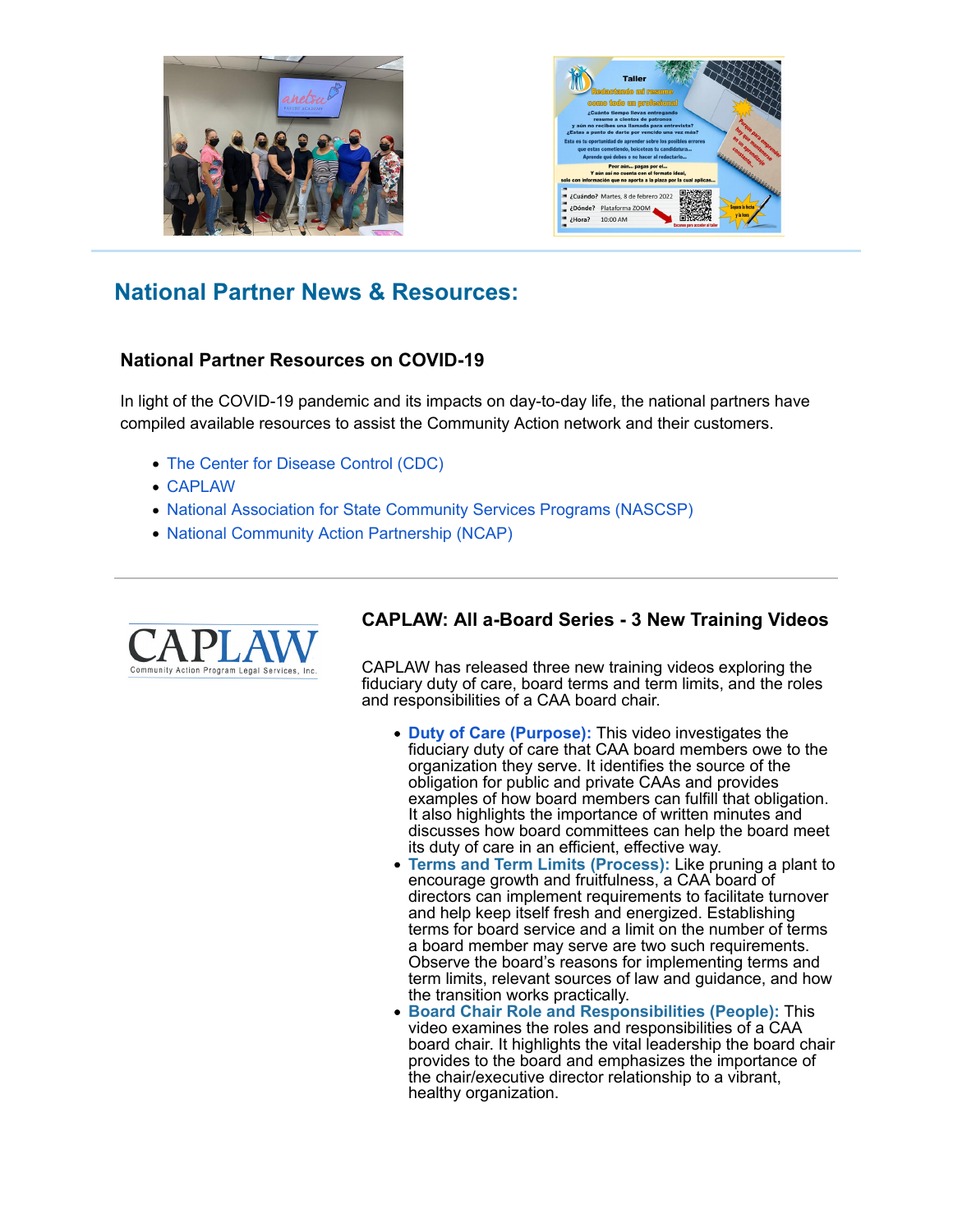

### **National Community Action Partnership: The Child Tax Credit (CTC) - Inform and Engage Families with New Resources**

It's not too late for families to take advantage of up to \$3,600 per child afforded by the Child Tax Credit - all they need to do is file their 2021 taxes. As a reminder, these new social media graphics from NCAP can help your agency spread the word about this important benefit!

This week, we have even more new outreach resources to share:

- Social media graphics from NCAP stressing the importance of keeping mail from the IRS, which is needed to access a variety of benefits, including the CTC - graphic 1, graphic 2
- An outreach toolkit from the Get It Back Campaign, featuring messaging and media materials, social media templates, call and text scripts, newsletter copy, and flyer and postcard templates
- Social media posts and a flyer template from GetYourRefund.org

**Find more resources from NCAP.**

# **National Professional Development Opportunities:**

### **CAPLAW:**

2022 National Training Conference: June 28 - 30, 2022 - Chicago, IL

#### **National Association for State Community Services Programs (NASCSP):**

2022 Virtual Winter Training Conference: February 28 - March 3, 2022

#### **National Community Action Partnership (NCAP):**

- 2022 Management & Leadership Training Conference: February 2 4, 2022
- 2022 Annual Convention: August 29 September 3, 2022 New York, NY

# **Additional Resources**



### **Association for the Study of African American Life and History (ASALH): Celebrate Black History**

When Carter G. Woodson established Negro History week in 1926, he realized the importance of providing a theme to focus the public's attention. The intention has never been to dictate or limit the exploration of the Black experience, but to bring to the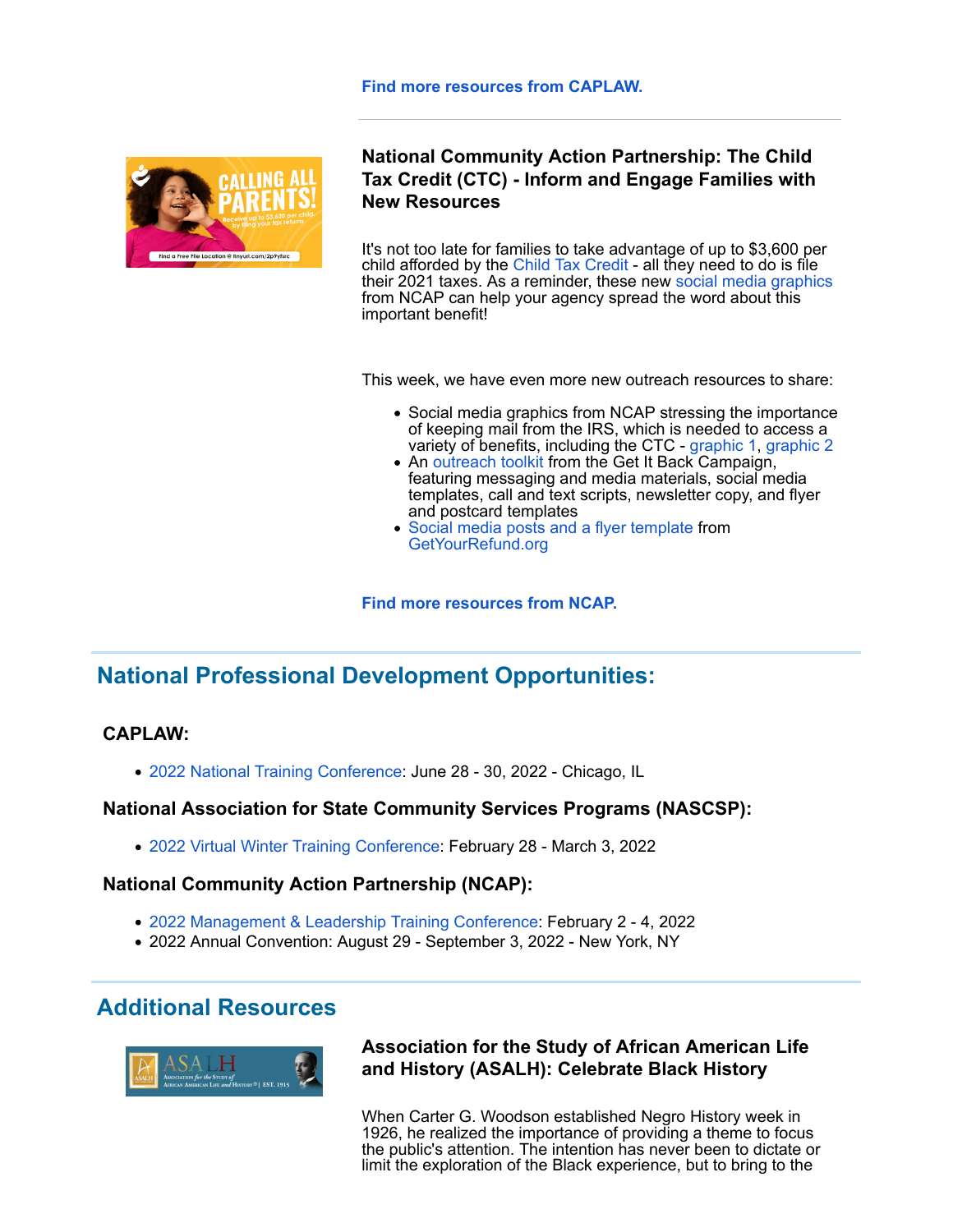public's attention important developments that merit emphasis.

The theme for 2022 focuses on the importance of Black Health and Wellness. This theme acknowledges the legacy of not only Black scholars and medical practitioners in Western medicine, but also other ways of knowing (e.g., birthworkers, doulas, midwives, naturopaths, herbalists, etc.) throughout the African Diaspora. The 2022 theme considers activities, rituals and initiatives that Black communities have done to be well.

Black communities must look to the past to provide the light for our future by embracing the rituals, traditions and healing modalities of our ancestors. These ways of knowing require a decolonization of thought and practice.

**Learn more about ASALH.**

### **United States Census Bureau: New Data - Community Resilience Estimates by Census Tract**

Released by the United States Census Bureau in 2021, the Community Resilience Estimates display the number of perceived Risk Factors (RF) that individuals and households are facing within a given geography. Data are available for all census tracts, counties, and states. The data set is the first official data delivery of this indicator and reflects community conditions in 2019.

**View the Community Resilience Estimates.**



### **U.S. Department of Health and Human Services (HHS): Poverty Guidelines for 2022**

The January 2022 poverty guidelines are calculated by taking the 2020 Census Bureau's poverty thresholds and adjusting them for price changes between 2020 and 2021 using the Consumer Price Index (CPI-U). The poverty thresholds used by the Census Bureau for statistical purposes are complex and are not composed of standardized increments between family sizes. Since many program officials prefer to use guidelines with uniform increments across family sizes, the poverty guidelines include rounding and standardizing adjustments.

**View the HHS Poverty Guidelines for 2022***- Please note, NYSCAA members have access to the Census resilience data through the NYSCAA data hub.*